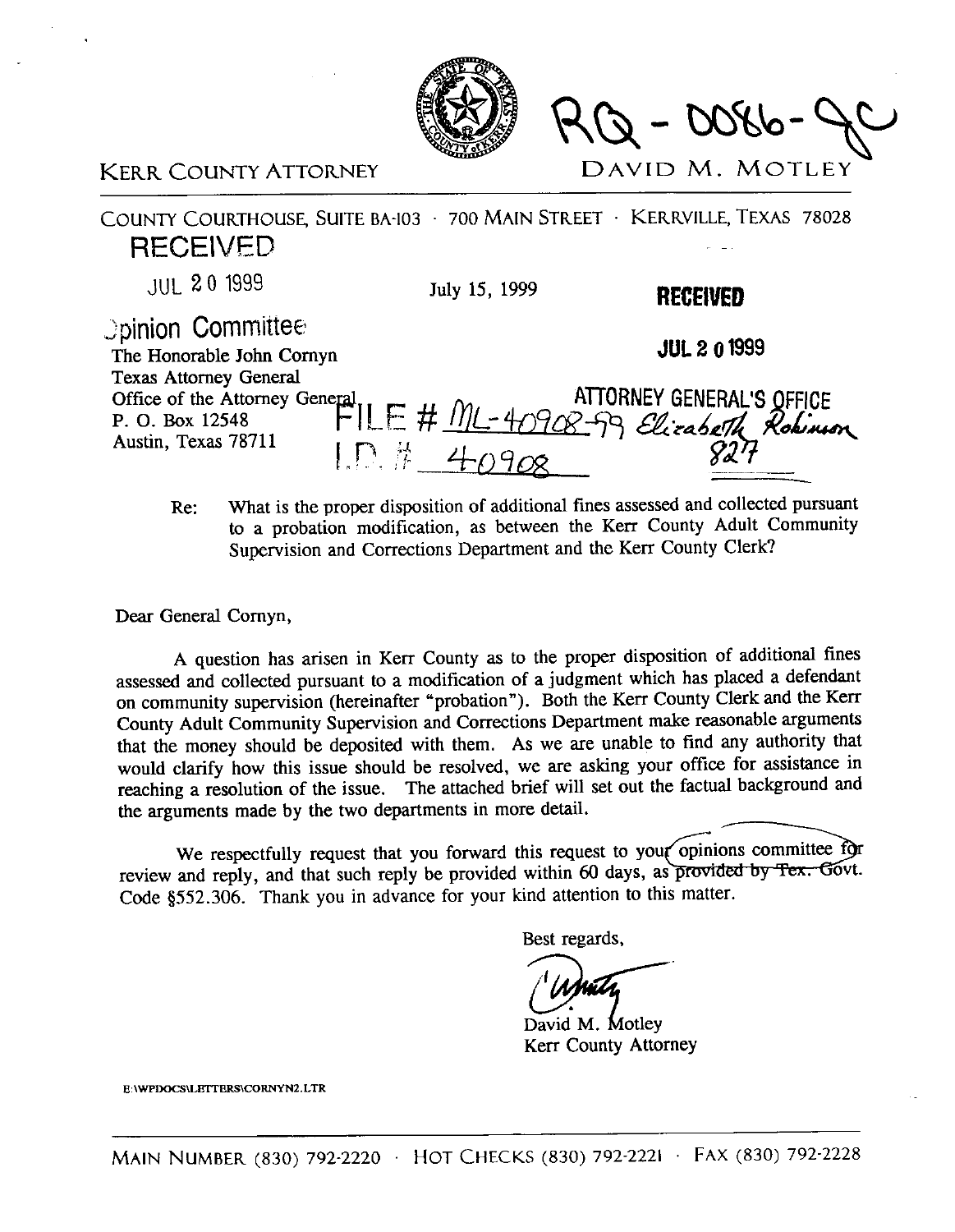## **BRIEF**

## **ISSUE:**

**What is the proper disposition of additional fines assessed and collected pursuant to a probation modification, as between the Kerr County Adult Community Supervision and Corrections Department and the Kerr County Clerk?** 

## **ARGUMENT AND AUTHORITIES:**

 $\Delta \sim 10^{11}$  km s  $^{-1}$ 

A question has arisen in Kerr County as to the proper disposition of fines assessed and collected pursuant to a modification of a judgment which has placed a defendant on community supervision (hereinafter "probation"). In order to clarify the nature of our inquiry, the following example will be used:

D is charged with a Class B misdemeanor, for which the possible range of punishment is up to 180 days in jail, and up to a \$2,000.00 fine. D pleads guilty, and is assessed the entire 180 days in jail, fully probated, and is assessed the entire \$2,000.00 fine, of which \$1,500.00 is to be probated.

After several months, D's probation officer receives information that D has committed a new offense, which constitutes a violation of D's probation. D is arrested on a Motion to Revoke or Modify Probation, and a hearing is held on the motion. At the hearing, the judge decides that the D's probation should be modified rather than revoked, and as punishment for the violation, reinstates \$l,OOO.OO of the \$1,500.00 fine that was originally probated.

D, duly chastened, and attempting now to comply fully with his terms and conditions of probation, arrives at the courthouse, with \$1,000.00 in hand (having previously paid the original \$500.00 tine assessed at the time of sentencing). Unfortunately, the probation department tells D that he must give them the money, and the Kerr County Clerk tells him that the money must be deposited with them. D is at a loss.

Both the Kerr County Clerk and the Kerr County Adult Community Supervision and Corrections Department make reasonable arguments that the money should be deposited with them.

The Kerr County Clerk urges that the \$1,000.00 should be deposited with that office, given that the county clerk is the entity authorized to collect fines and fees assessed in the Kerr County Court at Law. See **TEX. CODE GRIM. PROC. art.** 103.003.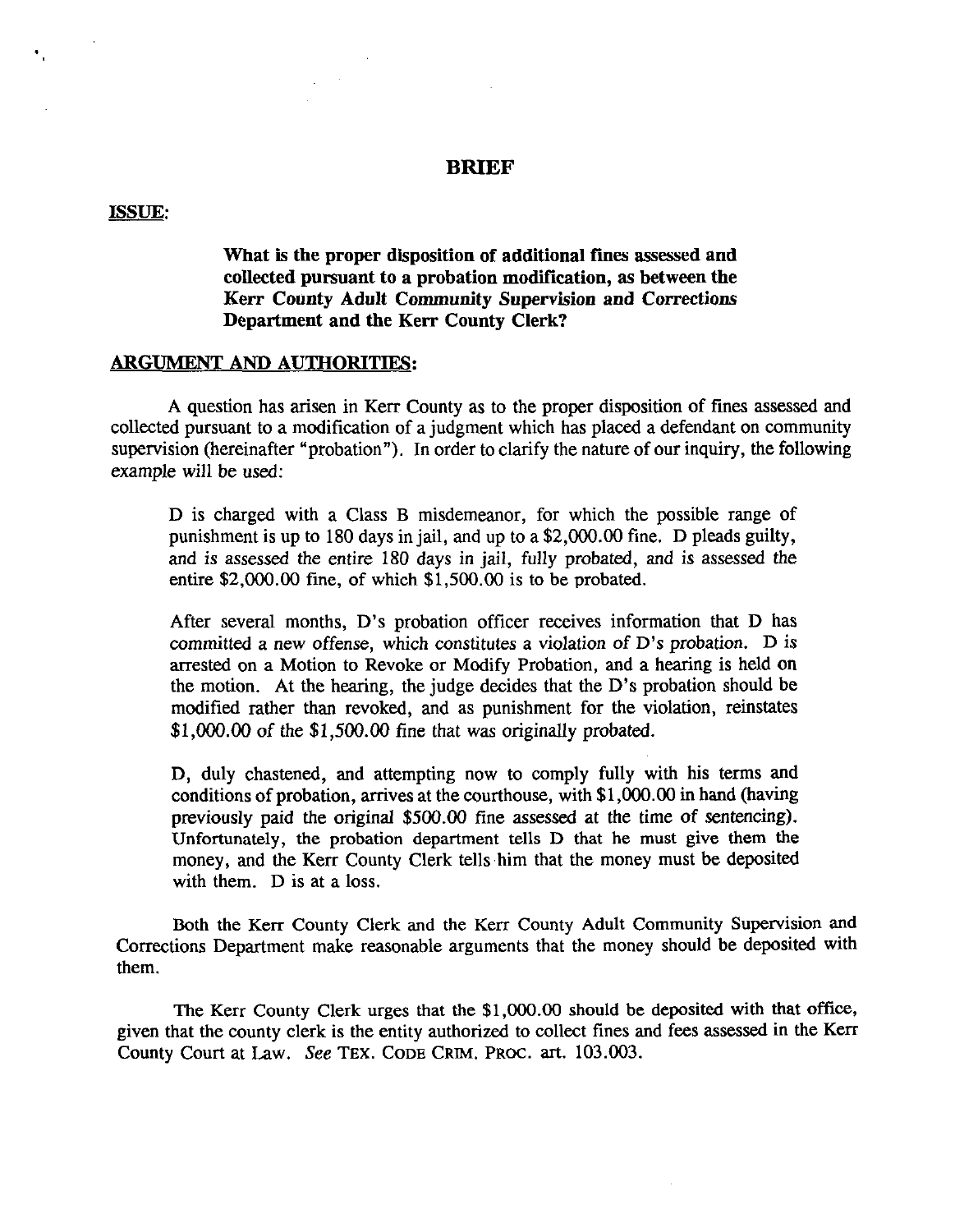The Kerr County Adult Community Supervision and Corrections Department, however, takes the position that while fines initially assessed on a probation judgment should be deposited with the county clerk, pursuant to art. 103.003, additional fines assessed must be deposited with the probation department, pursuant to TEX. CODE CRIM, PROC. art.  $42.12 \text{ §}22(d)$ . The Department urges that when the judge reinstates some of the fine which was originally suspended in a probation judgment, he is imposing an "additional tine," which by virtue of the provisions of TEX. CODE CRIM. PROC. art.  $42.12$ ,  $\S22(a)(3)$ , must be deposited in a fund-for use by the probation department (See TEX. GOVT. CODE Chpt. 76).

The contrary argument is, of course, that the judge, in the circumstances described above, has not imposed any "additional" fine, but has rather simply reinstated some of the previously suspended fine originally assessed. There being no additional fine, TEX. CODE GRIM. PROC. art. 42.12, §22(a)(3) and (d) do not even apply. In support of this analysis, one can look to the definition of the word "additional" (definition: "existing by way of addition; added." WEBSTER'S NINTH NEW COLLEGIATE DICTIONARY, 1984) which denotes an amount added on top of an original amount. In the foregoing example, \$2,000.00 was the original fine. The fact that \$1,500.00 of this sum was originally suspended, and then \$1,000.00 was reinstated, does not change the character of the original \$2,000.00 as the original amount of fine.

If, however, we are to consider that the reimposition of previously suspended fine is not **"additional** fine" within the meaning of TEX. CODE GRIM. PROC. art. 42.12, \$22(a)(3), we are left with the problem of ascertaining what the legislature meant by "additional fine."

If the original probation judgment had assessed only  $$1,000.00$  in fine, could the judge go back and add another \$1,000.00 fine to D's judgment pursuant to this article? If the answer to this question is yes, such an interpretation would arguably violate D's rights to rely on his original plea bargain, which contemplated a maximum fine assessment of \$l,OOO.OO. It is wellestablished that the sentencing court has the continuing power to modify the terms and conditions of probation during D's probationary period, but it is less clear that this power includes the right to modify essential terms of the underlying judgment. Arguably, if D's decision to plead guilty was made in reliance on the State's promise that he would under no circumstances be required to pay more than \$1,000.00 as a fine, any modification which increases the fine to more than this amount could have implications for the voluntariness of his plea.

In short, it is entirely unclear what the legislature intended when it enacted TEX. CODE GRIM. PROC. art. 42.12, \$22(a)(3).